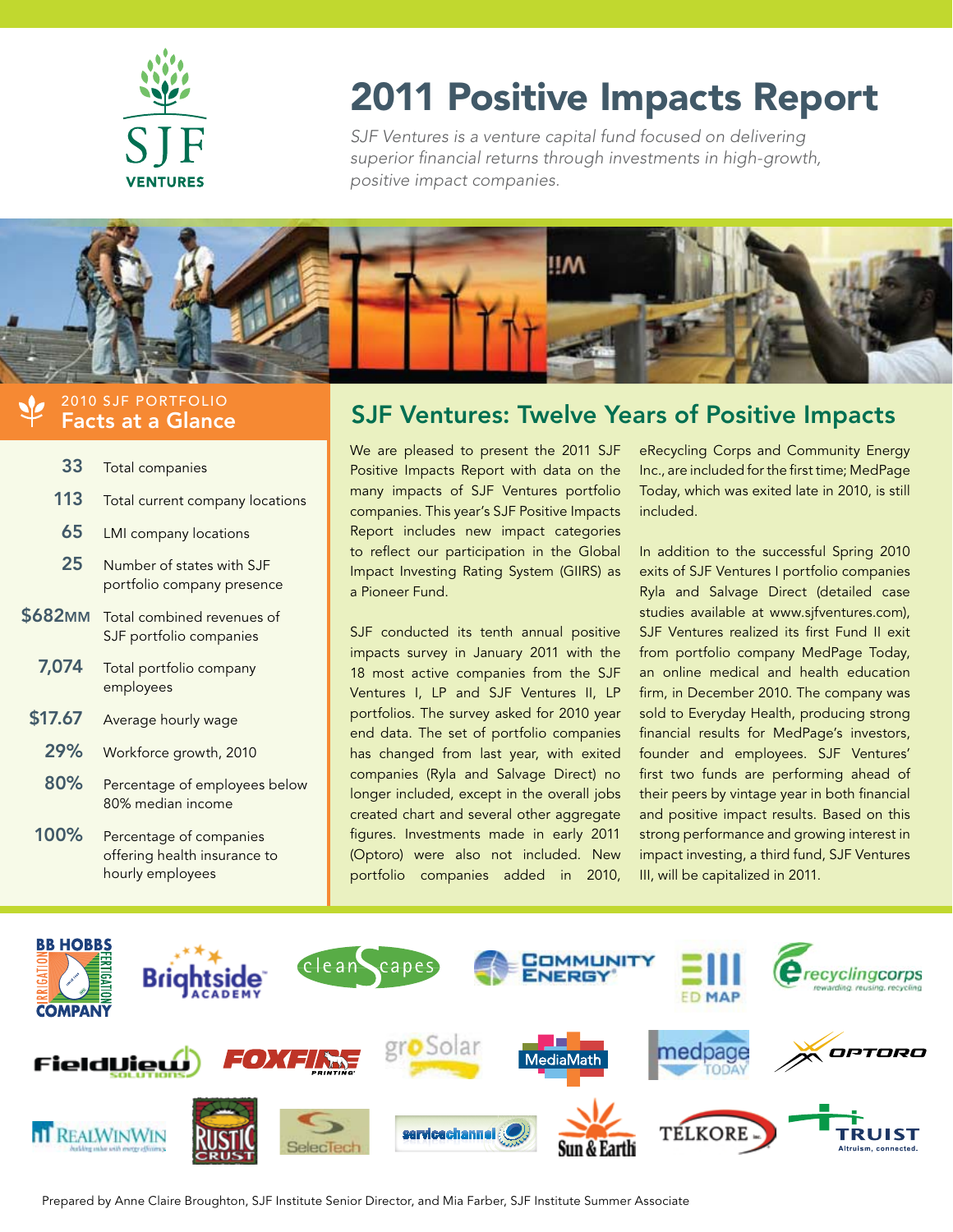## SJF Portfolio Results

### Positive Impact Products & Services **Products** Employees

SJF portfolio companies provide a number of beneficial products and services, including:

- Optoro: provider of comprehensive asset recovery solutions for returned or damaged products
- FieldView: provider of software to better manage and plan for data center energy use
- ServiceChannel: provider of online tools that empower small and local contractors to collaborate more effectively with national facilities managers
- Truist: connector of donors and volunteers with worthy causes around the world
- Rustic Crust: producer of all natural and organic pizza products
- MedPage Today (acquired by Everyday Health): provider of breaking medical news for physicians
- Telkore: provider of cell tower site construction and wind tower maintenance
- ED MAP: provider of curriculum design and fulfillment services for post-secondary education
- Sun and Earth: manufacturer of all natural, orange-based cleaning products
- Brightside Academy: provider of high quality child care services in underserved urban communities

"Having a steady job with benefits and opportunity for advancement is critical particularly in the current economic environment." – RealWinWin

![](_page_1_Picture_14.jpeg)

SJF portfolio companies employ over 7,074 people with 5,486 new jobs created after SJF investment; in 2010, 61% of employees were from minority groups and 60% were women.

- Seven companies offer wealth-building opportunities in the form of broad-based stock options or phantom stock, 13 companies offer retirement plans, and 13 offer bonuses
- The majority of companies invest in employee training programs, ranging from computer, customer service and technical training to soft skills
- Rustic Crust trains entry level employees in food manufacturing best practices in addition to the specific skills needed to complete their job tasks
- FieldView Solutions created new positions and contracted with additional workers representing diverse backgrounds (some of whom will transition to permanent employees) in 2010

![](_page_1_Figure_21.jpeg)

The SJF investment dollars per new job created is \$3,580. Combined with partner investors, total investment dollars per new job is \$18,505, compared with \$54,194 per new job created through the U.S. Small Business Association SBIC program in 2010.<sup>1</sup>

The number of jobs retained in 2010 was 1,588, up from 1,446 in 2009. There was a significant increase in new jobs, led by Ryla with 1,896 new jobs, Rustic Crust with 40 new jobs, groSolar with 53 new jobs, and new investments in Community Energy Inc. and eRecyclingCorps.

SJF continued to achieve substantial results in 2010 in reaching a target population of entry-level employees, defined as those earning at or below 80% of the area median income by the community development venture capital industry.2 Of the companies reporting 2010 data, 80% of their employees were below 80% of the area median income.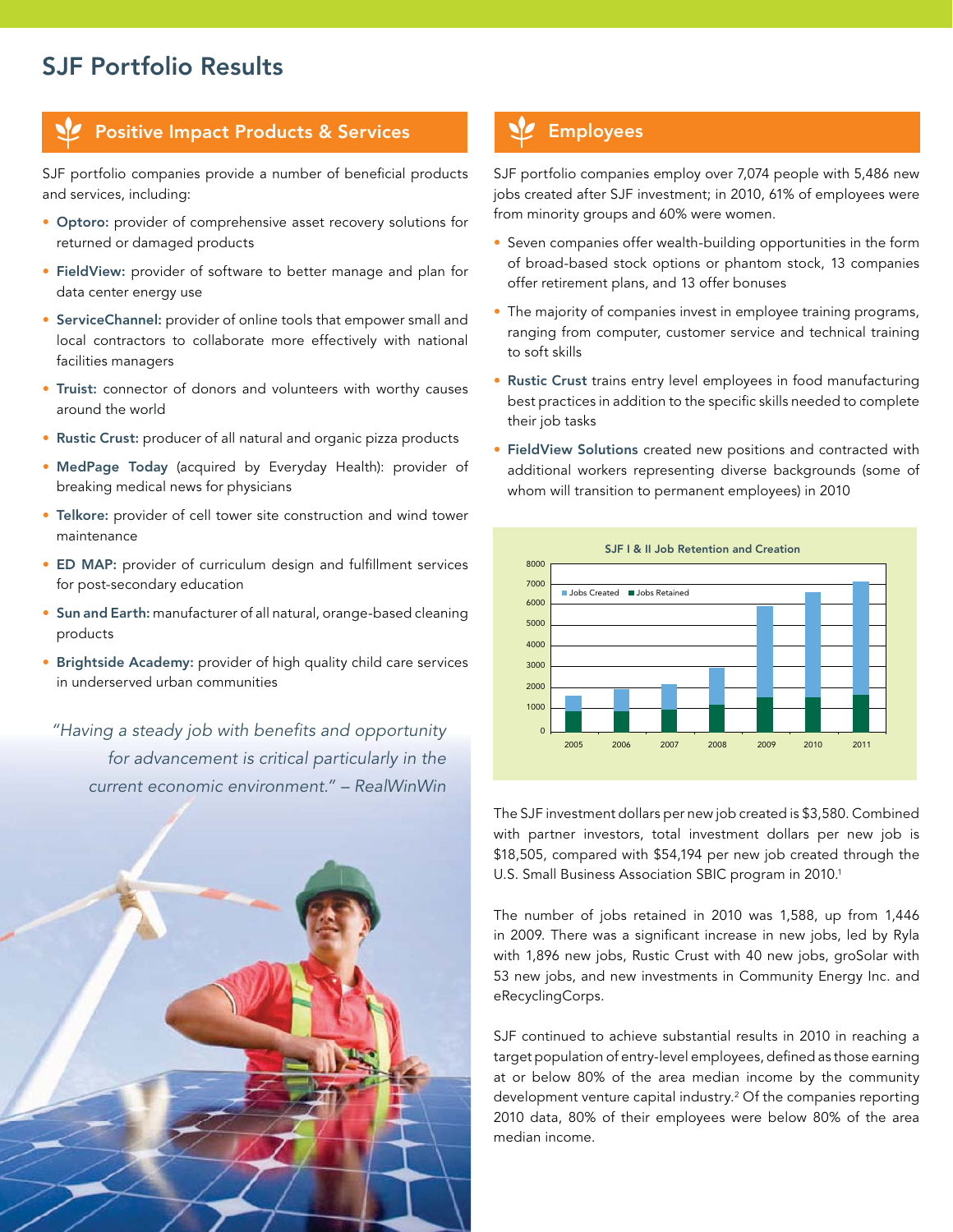SJF's portfolio companies not only employ entry-level workers, but also help hard-working employees to create wealth and raise their standard of living. During 2010, 40% of the portfolio companies increased their average entry-level wage; the average portfolio company entry-level wage was \$17.67 in 2010, up from \$16.72 in 2009.

![](_page_2_Figure_1.jpeg)

In 2010 SJF portfolio companies maintained or increased benefits offered. Of the 18 portfolio companies responding, 100% provided some health care coverage, including three offering 100% employerpaid health insurance, and seven more offering 70% to 90% employerpaid insurance. This is significant as SJF's portfolio companies have maintained their commitment to health care coverage, even in the face of rising health care costs and a tough economy. In contrast, the national average percentage of employment-based insurance fell to 55.8 % in 2009 from 58.5% in 2008.3 Following is a breakdown of coverage of the health care premium by portfolio companies.

| <b>Benefits Statistics</b> |                                        | # of Portfolio<br>Companies |    | % of Portfolio<br>Companies |
|----------------------------|----------------------------------------|-----------------------------|----|-----------------------------|
|                            | 100% Health Care Premium Coverage      |                             | з  | 17%                         |
|                            | 70 to 90% Health Care Premium Coverage |                             | 8  | 44%                         |
|                            | 50 to 69% Health Care Premium Coverage |                             | 6  | 33%                         |
|                            | % Health Care Premium Coverage Varies  |                             | 1  | 6%                          |
|                            |                                        | Total                       | 18 | 100%                        |
|                            |                                        |                             |    |                             |

In addition to health insurance coverage, 17 of the 18 SJF portfolio companies that responded offered dental insurance, up from 2009. SJF's portfolio companies continue to demonstrate their commitment to quality jobs and benefits while increasing their competitiveness in the marketplace.

1. The U.S. Small Business Administration (SBA.gov) January 2011 Report, Office of Investment and Innovation

2. The Community Development Venture Capital Alliance convened the Return on Investment project in 2004 to develop a standardized set of metrics for measuring social and environmental impacts and the result was the Measuring Impacts Toolkit; SJF was a participant in the project.

3. U.S. Census Bureau, Current Population Survey, 2010 Annual Social and Economic Supplement. (http://www.census.gov/hhes/www/cpstables/032010/health/h01\_001.htm)

Seven companies offer wealth-building opportunities in the form of broad-based stock options or phantom stock, 13 companies offer retirement plans, and 13 offer bonuses. Some portfolio companies offer additional types of benefits, such as Employee Assistance Plans, Flexible Spending Accounts, and home buying and childcare assistance. These outstanding assistance programs and wealth building opportunities illustrate the kind of jobs SJF aims to help create in its portfolio companies.

![](_page_2_Figure_9.jpeg)

In 2010, 13 of 18 portfolio companies surveyed offered some form of training to their employees. The training ranges from computer skills training offered at nearby colleges to more informal soft skills. The most frequent forms of training offered were computer, customer service and technical skills. Of the companies investing money in training, \$25,073 was the average amount per company spent on training in 2010, while some companies spent as much as \$70,000. There was also a positive correlation between companies who spend more on training and the number of entry-level employees in their workforce.

> "Our employees continue to benefit from the ED MAP team culture." – ED MAP

![](_page_2_Picture_12.jpeg)